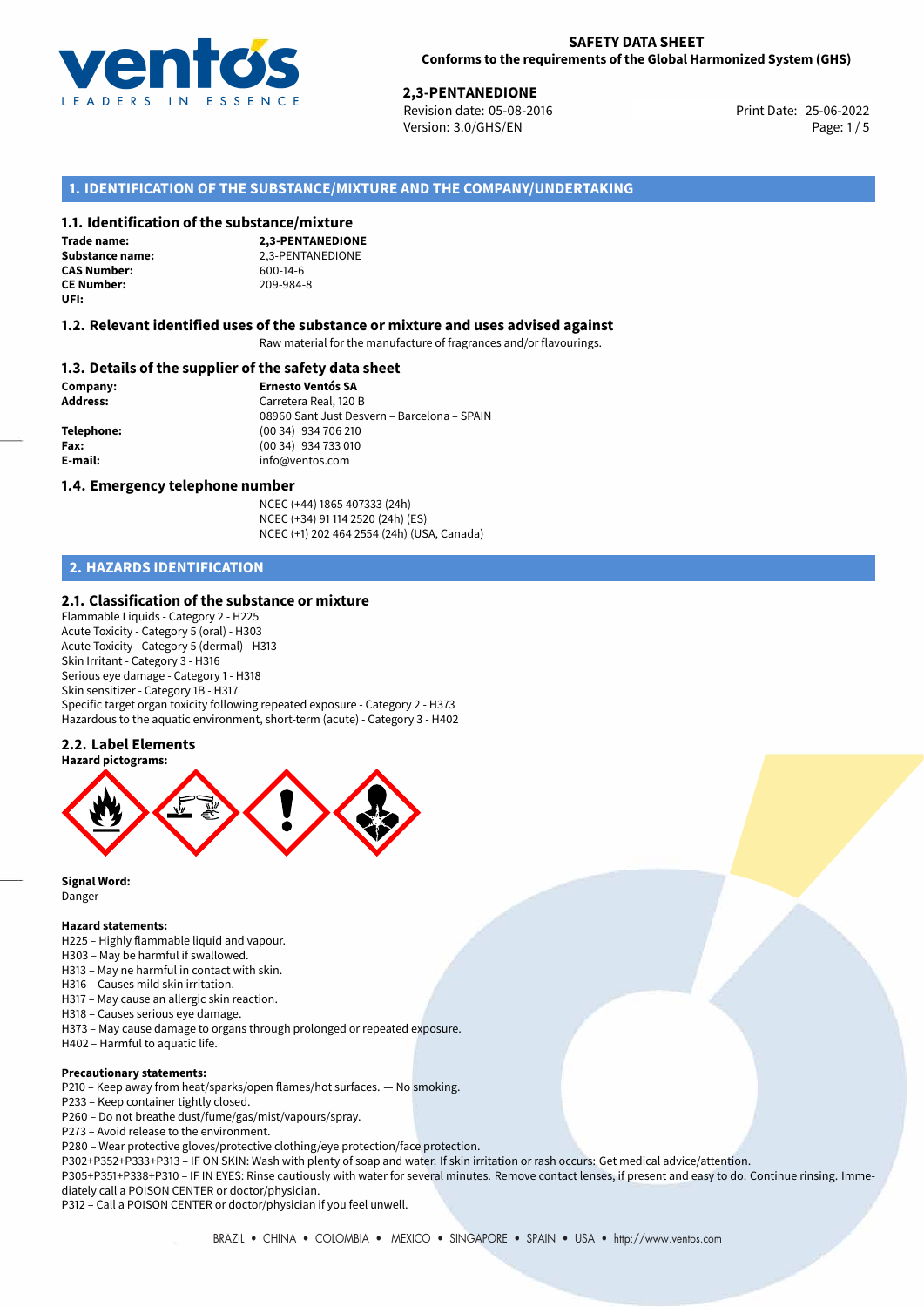

25-06-2022 **2,3-PENTANEDIONE** Revision date: 05-08-2016 Print Date: Version: 3.0/GHS/EN Page: 2 / 5

P314 – Get medical advice/attention if you feel unwell.

P370+P378 – In case of fire: Use carbon dioxide, foam, dry powder or water spray for extinction.

# **2.3. Other hazards**

No Information available

# **3. COMPOSITION/INFORMATION ON INGREDIENTS**

### **3.1. Substances**

| Chemical name: | 2.3-PENTANEDIONE |
|----------------|------------------|
| CAS number:    | 600-14-6         |
| EC number:     | 209-984-8        |

#### **Hazardous constituents:**

| <b>Chemical Name</b> | % (w/w)   | <b>CAS No</b><br><b>EC No</b> | <b>Classification according to GHS</b>                                                                                                                                                                                                                                                                                                                                                                                     |
|----------------------|-----------|-------------------------------|----------------------------------------------------------------------------------------------------------------------------------------------------------------------------------------------------------------------------------------------------------------------------------------------------------------------------------------------------------------------------------------------------------------------------|
| 2.3-PENTANEDIONE     | $\geq$ 50 | 600-14-6<br>209-984-8         | Flammable Liquids - Category 2 - H225<br>Acute Toxicity - Category 5 (oral) - H303<br>Acute Toxicity - Category 5 (dermal) - H313<br>Skin Irritant - Category 3 - H316<br>Serious eye damage - Category 1 - H318<br>Skin sensitizer - Category 1B - H317<br>Specific target organ toxicity following repeated exposure - Category 2 - H373<br>Hazardous to the aquatic environment, short-term (acute) - Category 3 - H402 |

[See the full text of the hazard statements in section 16.](#page-4-0)

# **3.2. Mixtures**

Not applicable.

# **4. FIRST-AID MEASURES**

# **4.1. Description of necessary first aid measures**

| Ingestion:    | Rinse mouth with water.                                                                                               |  |
|---------------|-----------------------------------------------------------------------------------------------------------------------|--|
|               | Obtain medical advice.                                                                                                |  |
|               | Keep at rest. Do not induce vomiting.                                                                                 |  |
| Eye contact:  | In case of contact with eyes, rinse immediately with plenty of water for at least 15 minutes and seek medical advice. |  |
| Inhalation:   | Remove person to fresh air and keep at rest.                                                                          |  |
|               | Seek immediate medical advice.                                                                                        |  |
| Skin contact: | Take off immediately all contaminated clothing.                                                                       |  |
|               | Thoroughly wash affected skin with soap and water.                                                                    |  |
|               | Seek medical attention if symptoms persist.                                                                           |  |

#### **4.2. Most important symptoms and effects, both acute and delayed**

No information available.

# **4.3. Indication of any immediate medical attention and special treatment needed**

No information available.

# **5. FIRE-FIGHTING MEASURES**

# **5.1. Extinguishing Media**

Water spray, carbon dioxide, dry chemical powder or appropriate foam. For safety reasons do not use full water jet.

#### **5.2. Special hazards arising from the substance or mixture**

Known or Anticipated Hazardous Products of Combustion: Emits toxic fumes under fire conditions.

# **5.3. Advice for firefighters**

High temperatures can lead to high pressures inside closed containers. Avoid inhalation of vapors that are created. Use appropriate respiratory protection. Do not allow spillage of fire to be poured into drains or watercourses. Wear self-contained breathing apparatus and protective clothing.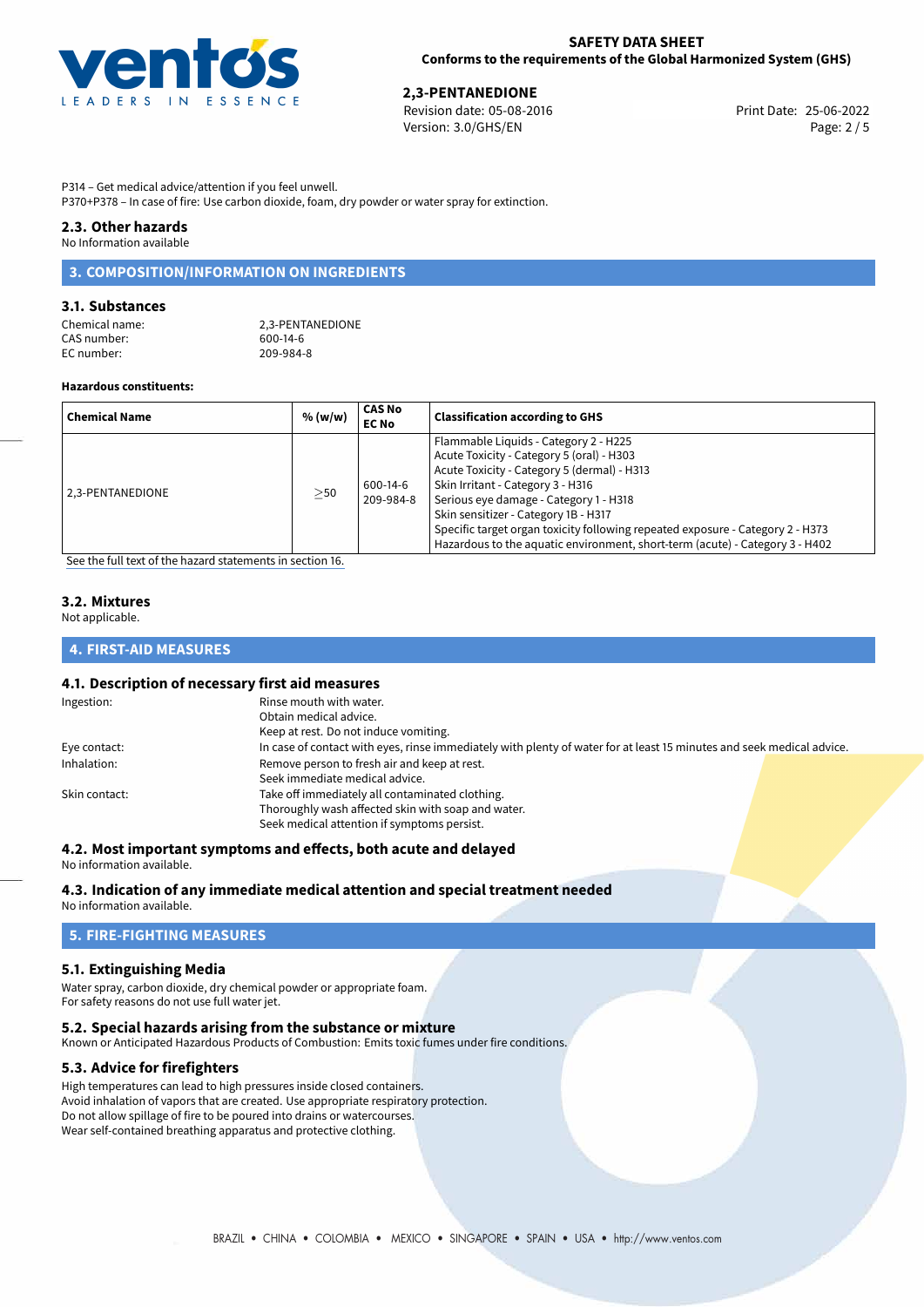

# **SAFETY DATA SHEET Conforms to the requirements of the Global Harmonized System (GHS)**

25-06-2022 **2,3-PENTANEDIONE** Revision date: 05-08-2016 Print Date: Version: 3.0/GHS/EN Page: 3 / 5

# **6. ACCIDENTAL RELEASE MEASURES**

# **6.1. Personal precautions, protective equipment and emergency procedures**

Evacuate surronding areas. Ensure adequate ventilation. Keep unnecessary and unprotected personnel from entering. Do not breathe vapor/spray. Avoid contact with skin and eyes. Information regarding personal protective measures: see section 8.

#### **6.2. Environmental precautions**

To avoid possible contamination of the environment, do not discharge into any drains, surface waters or groundwaters.

#### **6.3. Methods and materials for containment and cleaning up**

Cover with an inert, inorganic, non-combustible absorbent material (e.g. dry-lime, sand, soda ash). Place in covered containers using non-sparking tools and transport outdoors. Avoid open flames or sources of ignition (e.g. pilot lights on gas hot water heater). Ventilate area and wash spill site after material pickup is complete.

#### **6.4. Reference to other sections**

Information regarding exposure controls, personal protection and disposal considerations can be found in sections 8 and 13.

# **7. HANDLING AND STORAGE**

#### **7.1. Precautions for safe handling**

Do not store or handle this material near food or drinking water. Do not smoke. Avoid contact with the eyes, skin and clothing. Wear protective clothing and use glasses. Observe the rules of safety and hygiene at work. Keep in the original container or an alternative made from a compatible material.

# **7.2. Conditions for safe storage, including any incompatibilities**

Store in tightly closed and preferably full containers in a cool, dry and ventilated area, protected from light. Keep away from sources of ignition (e.g. hot surfaces, sparks, flame and static discharges). Keep away from incompatible materials (see section 10).

#### **7.3. Specific end use(s)**

No information available.

# **8. EXPOSURE CONTROLS AND PERSONAL PROTECTION**

#### **8.1. Control parameters**

Components with occupational exposure limits: None known.

#### **8.2. Exposure controls**

Measures should be taken to prevent materials from being splashed into the body. Provide adequate ventilation, according to the conditions of use. Use a mechanical exhaust if required.

#### **8.3. Individual protection measures, such as personal protective equipment**

| Eye/Face protection:             | Chemical safety goggles are recommended. Wash contaminated goggles before reuse.                                      |  |  |
|----------------------------------|-----------------------------------------------------------------------------------------------------------------------|--|--|
| Hand Protection:                 | Chemical-resistant gloves are recommended. Wash contaminated gloves before reuse.                                     |  |  |
| Body protection:                 | Personal protective equipment for the body should be selected based on the task being performed and the risks         |  |  |
|                                  | involved.                                                                                                             |  |  |
| <b>Respiratory Protection:</b>   | In case of insufficient ventilation, use suitable respiratory equipment.                                              |  |  |
| Environmental exposure controls: | Emissions from ventilation or process equipment should be checked to ensure they comply with environmental            |  |  |
|                                  | protection legislation.                                                                                               |  |  |
|                                  | In some cases, filters or engineering modifications to the process equipment will be necessary to reduce emissions to |  |  |
|                                  | acceptable levels.                                                                                                    |  |  |

# **9. PHYSICAL AND CHEMICAL PROPERTIES**

#### **9.1. Information on basic physical and chemical properties**

| Appearance:                         | Liauid         |
|-------------------------------------|----------------|
| Colour:                             | Conforr        |
| Odour:                              | Conforr        |
| Odour theshold:                     | Not det        |
| pH:                                 | Not det        |
| Melting point/freezing point:       | $-52$          |
| Boling point/boiling range $(°C)$ : | 110 - 112      |
| Flash point:                        | $18^{\circ}$ C |
| Evaporation rate:                   | Not det        |
|                                     |                |

Conforms to standard Conforms to standard Not determined Not determined Not determined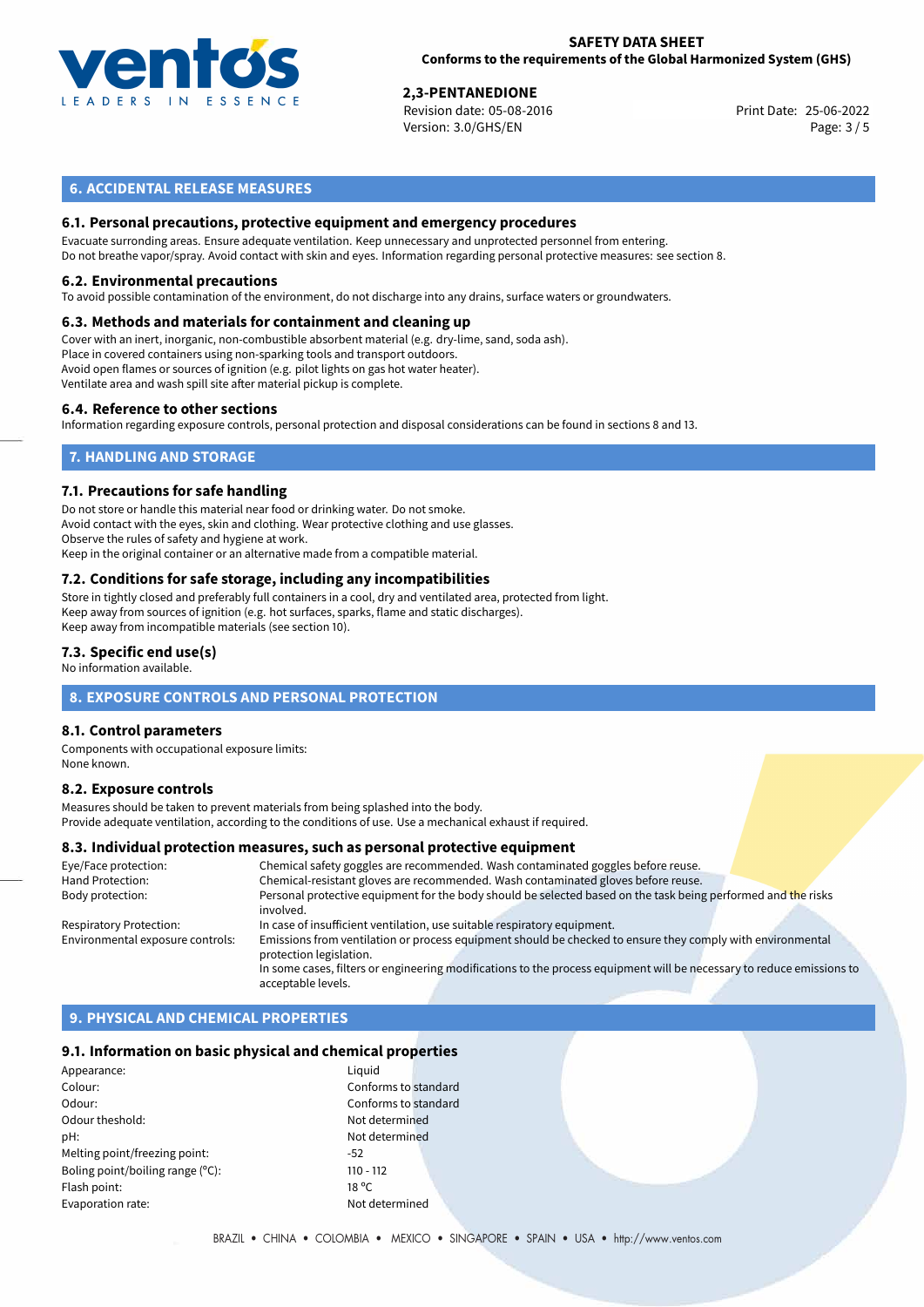

# **SAFETY DATA SHEET Conforms to the requirements of the Global Harmonized System (GHS)**

25-06-2022 **2,3-PENTANEDIONE** Revision date: 05-08-2016 Print Date: Version: 3.0/GHS/EN Page: 4 / 5

Flammability: Not determined Lower flammability/Explosive limit: Not determined Upper flammability/Explosive limit: Not determined Vapour pressure: Vapour pressure: Vapour Density: Not determined Density: 0,954−0,964 g/mL (20<sup>o</sup>C)<br>Relative density: 0,954−0,964 (20<sup>o</sup>C) Relative density: 0,954*−*0,964 (20ºC) Solubility in other solvents: SOLUBLE IN ETHANOL Partition coefficient n-octanol/water: Not determined Auto-ignition temperature: Not determined Decomposition temperature: Not determined<br>
Viscosity, dynamic: Not determined<br>
Not determined Viscosity, dynamic: Viscosity, kinematic: Not determined Explosive properties:<br>
Oxidising properties:<br>
NONE EXPECTED Oxidising properties:

SLIGHTLY SOLUBLE IN WATER

# **10. STABILITY AND REACTIVITY**

# **10.1. Reactivity**

No hazardous reactions if stored and handled as prescribed/indicated.

#### **10.2. Chemical stability**

The product is stable if stored and handled as prescribed/indicated.

### **10.3. Possibility of hazardous reactions**

No hazardous reactions if stored and handled as prescribed/indicated.

#### **10.4. Conditions to Avoid**

Conditions to Avoid: Excessive heat, flame or other ignition sources.

#### **10.5. Incompatible materials**

Avoid contact with strong acids and bases and oxidizing agents.

#### **10.6. Hazardous decomposition products**

During combustion may form carbon monoxide and unidentified organic compounds.

# **11. TOXICOLOGICAL INFORMATION**

| <b>Acute toxicity</b>                    | May be harmful if swallowed. May ne harmful in contact with skin.         |  |
|------------------------------------------|---------------------------------------------------------------------------|--|
| <b>Skin corrosion/irritation</b>         | Causes mild skin irritation.                                              |  |
| Serious eye damage/irritation            | Causes serious eye damage.                                                |  |
| <b>Respiratory or skin sensitisation</b> | May cause an allergic skin reaction.                                      |  |
| <b>Germ cell mutagenicity</b>            | Based on the data available, the criteria for classification are not met. |  |
| Carcinogenicity                          | Based on the data available, the criteria for classification are not met. |  |
| <b>Reproductive toxicity</b>             | Based on the data available, the criteria for classification are not met. |  |
| <b>STOT-single exposure</b>              | Based on the data available, the criteria for classification are not met. |  |
| <b>STOT-repeated exposure</b>            | May cause damage to organs through prolonged or repeated exposure.        |  |
| <b>Aspiration hazard</b>                 | Based on the data available, the criteria for classification are not met. |  |

# **12. ECOLOGICAL INFORMATION**

#### **12.1. Toxicity**

**Assessment:** Harmful to aquatic life. **Experimental/calculated data:** No information available.

#### **12.2. Degradability**

Biodegradation : Readily biodegradable. BOD reduction (28 days) : >83%.

**12.3. Bioaccumulative potential** No information available.